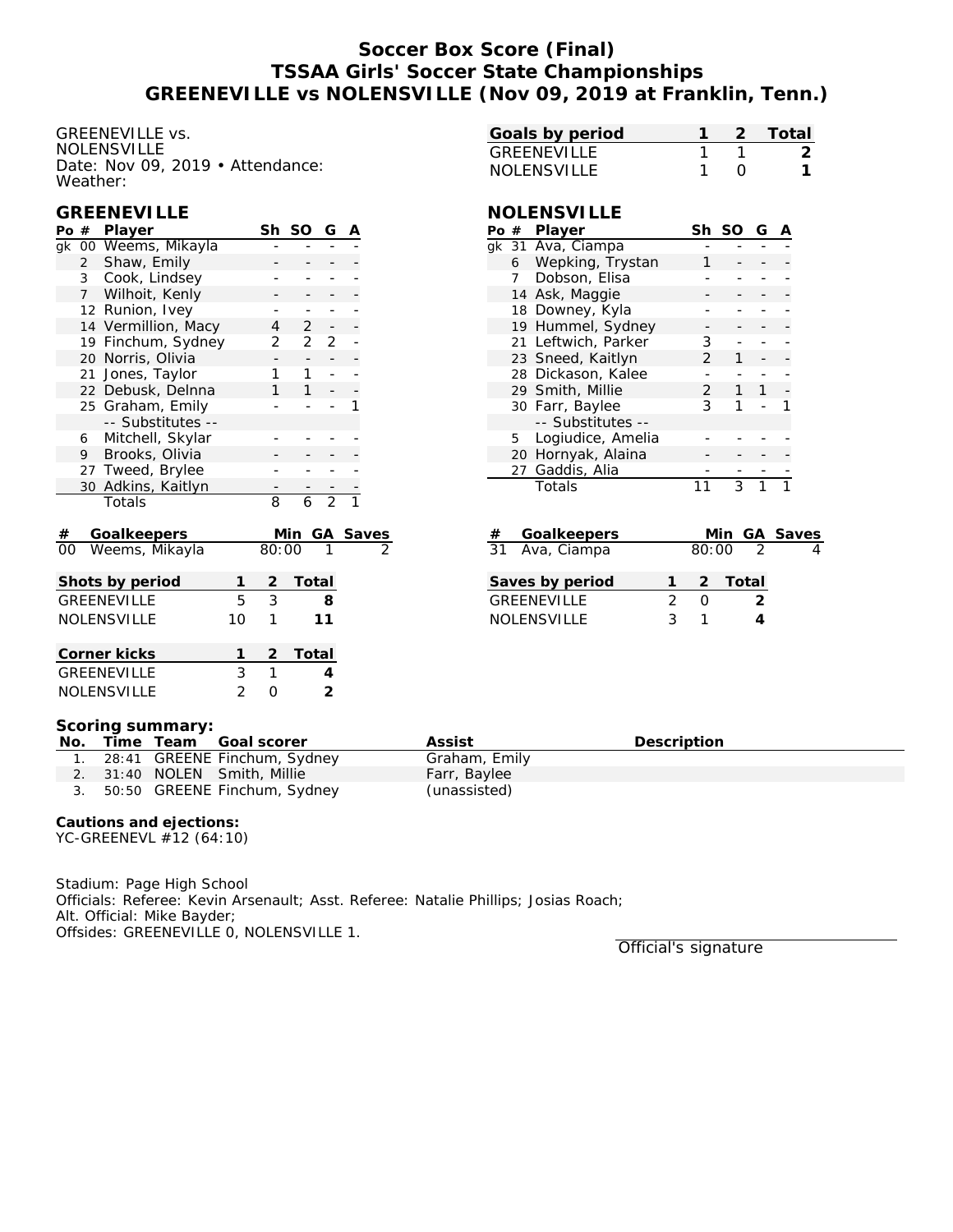### **Play-by-Play Summary (1st period) GREENEVILLE vs NOLENSVILLE (Nov 09, 2019 at Franklin, Tenn.)**

#### **GREENEVILLE Starters:**

- GK 00 Weems, Mikayla
	- 2 Shaw, Emily
		- 3 Cook, Lindsey
		- 7 Wilhoit, Kenly
		- 12 Runion, Ivey
		- 14 Vermillion, Macy
		- 19 Finchum, Sydney
		- 20 Norris, Olivia
		- 21 Jones, Taylor
		- 22 Debusk, Delnna
		- 25 Graham, Emily

### **NOLENSVILLE Starters:**

- 6 Wepking, Trystan
- 7 Dobson, Elisa
- 14 Ask, Maggie
- 18 Downey, Kyla
- 19 Hummel, Sydney
- 21 Leftwich, Parker
- 23 Sneed, Kaitlyn
- 28 Dickason, Kalee
- 29 Smith, Millie
- 30 Farr, Baylee
- GK 31 Ava, Ciampa
- 00:00 Weems, Mikayla at goalie for GREENEVILLE.
- 00:00 Ava, Ciampa at goalie for NOLENSVILLE.
- 00:55 Shot by NOLEN Smith, Millie BLOCKED.
- 01:33 Shot by NOLEN Leftwich, Parker WIDE.
- 02:05 Shot by NOLEN Sneed, Kaitlyn, SAVE Weems, Mikayla.
- 05:02 Shot by GREENEVL Vermillion, Macy WIDE LEFT.
- 06:24 Shot by GREENEVL Jones, Taylor, SAVE Ava, Ciampa. Foul on NOLENSVILLE. Foul on NOLENSVILLE.
- 08:57 Shot by GREENEVL Vermillion, Macy, SAVE Ava, Ciampa.
- 13:26 Shot by NOLEN Farr, Baylee WIDE.
- 14:18 Shot by NOLEN Wepking, Trystan HIT CROSSBAR.
- 14:27 Shot by NOLEN Farr, Baylee, SAVE Weems, Mikayla. Foul on GREENEVILLE. Foul on GREENEVILLE. Foul on NOLENSVILLE.
- 19:37 Corner kick by GREENEVL Graham, Emily [19:37].
- 20:38 Shot by NOLEN Leftwich, Parker BLOCKED. Foul on GREENEVILLE. Foul on GREENEVILLE. Foul on GREENEVILLE.
- 26:51 Corner kick by GREENEVL Graham, Emily [26:51].
- 27:01 Shot by GREENEVL Debusk, Delnna, SAVE Ava, Ciampa.
- 28:40 Corner kick by GREENEVL Graham, Emily [28:40].
- 28:41 GOAL by GREENEVL Finchum, Sydney (FIRST GOAL), Assist by Graham, Emily.

### **GREENEVILLE 1, NOLENSVILLE 0**

- \*
- 28:48 NOLEN substitution: Gaddis, Alia for Leftwich, Parker.
- 28:48 GREENEVL substitution: Brooks, Olivia for Graham, Emily.
- 30:10 Shot by NOLEN Farr, Baylee WIDE LEFT.
- 31:40 GOAL by NOLEN Smith, Millie, Assist by Farr, Baylee.

## **GREENEVILLE 1, NOLENSVILLE 1**

- \*
- 32:04 NOLEN substitution: Logiudice, Amelia for Farr, Baylee.
- 32:04 NOLEN substitution: Hornyak, Alaina for Smith, Millie. Foul on NOLENSVILLE.
- 34:57 Shot by NOLEN Sneed, Kaitlyn WIDE.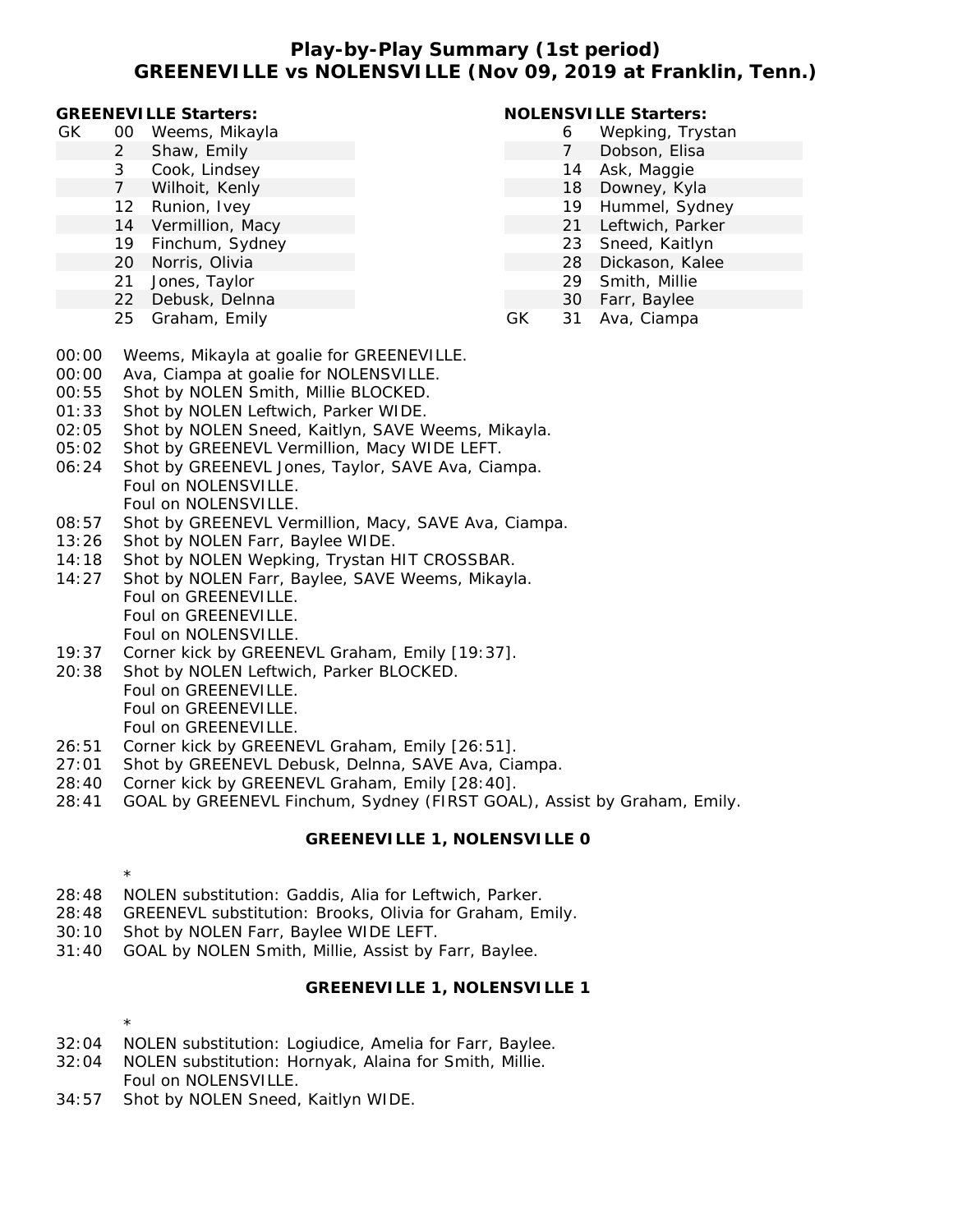# **Play-by-Play Summary (1st period) GREENEVILLE vs NOLENSVILLE (Nov 09, 2019 at Franklin, Tenn.)**

- 35:09 Corner kick by NOLEN Sneed, Kaitlyn [35:09].
- 36:05 Corner kick by NOLEN Dobson, Elisa [36:05].
- 36:53 GREENEVL substitution: Mitchell, Skylar for Vermillion, Macy.